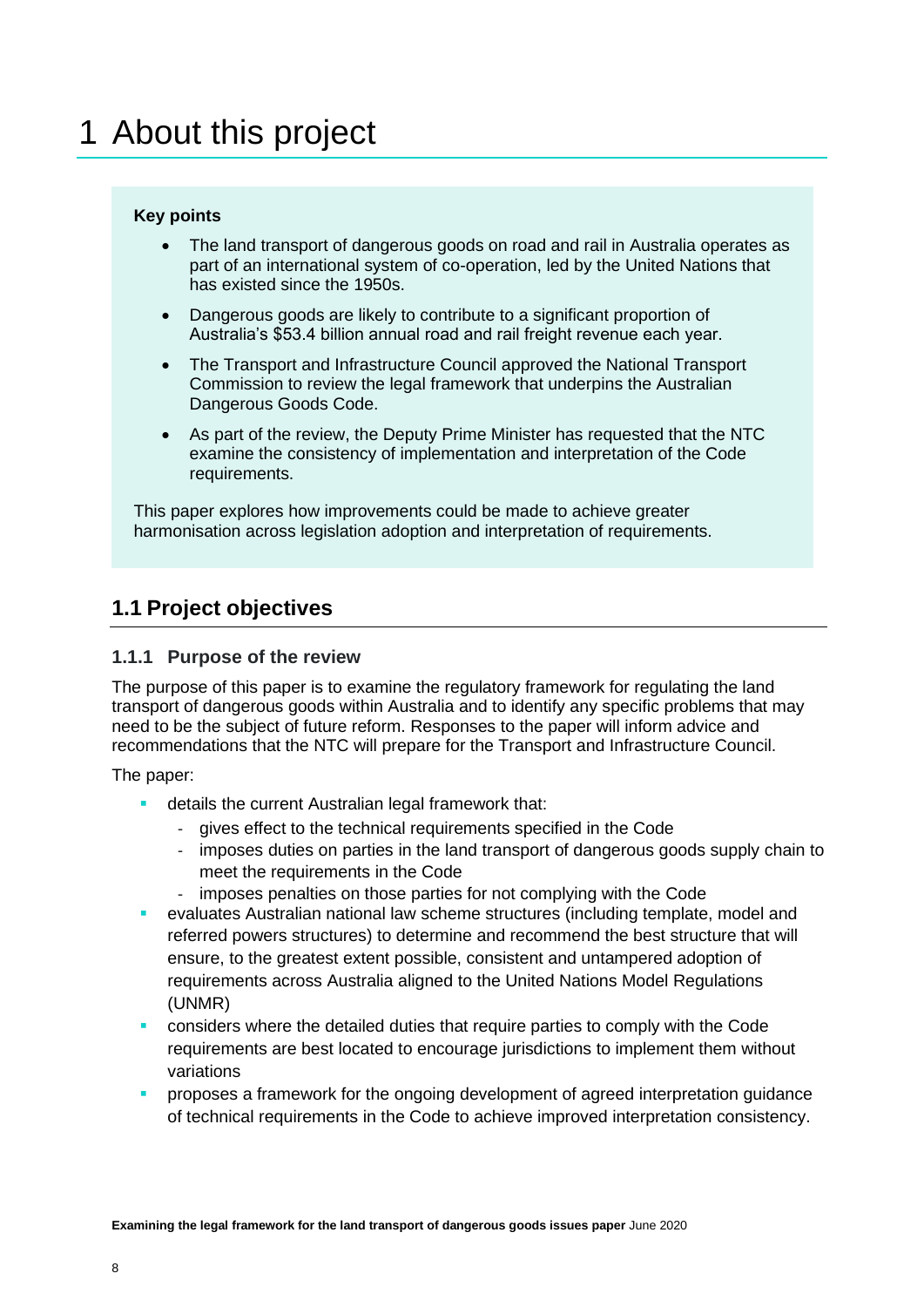## **1.1.2 Background**

The transport of dangerous goods is a high-risk activity involving vehicles on Australia's roads and the rail network. The United Nations leads a process of international co-operation to agree harmonised requirements to inform national and international regulation of the transport of dangerous goods to facilitate global supply chain safety and efficiency. The general concepts of dangerous goods classification, packaging, marking, labelling and communication have been the subject of international conventions and codes to ensure global consistency and standardisation since 1957.

The UN Economic and Social Council (ECOSOC) Sub-Committee of Experts on the Transport of Dangerous Goods is responsible for developing and reviewing the UN Recommendations on the Transport of Dangerous Goods – Model Regulations (UNMR) which are internationally accepted and form the basis for dangerous goods transport codes across the world.

Australia implements a model law national scheme structure to promote consistency with the UNMR for the transport of dangerous goods as applied to road and rail. This scheme includes a number of legislative instruments which contain administrative provisions, duties on parties and offences, and provides a mechanism to give legal effect to the Australian Code for the Transport of Dangerous Goods by Road and Rail. However, these instruments have no legal force in and of themselves.

Australian state and territory governments have responsibility for regulating the road and rail transport of dangerous goods through administration of the Australian Dangerous Goods Code (the Code). The Code is adopted through legislation in each in state and territory drawing on national model legislation administered by the National Transport Commission and approved by the Transport and Infrastructure Council.

This single model legislative framework has been in place since the creation of the  $7<sup>th</sup>$  edition of the Code in 2008 as a Transport and Infrastructure Council Agreed Reform. As per the Intergovernmental Agreement signed by all state and territory transport ministers in 2003, every jurisdiction has agreed 'to use their best endeavours to implement and maintain Agreed Reforms in a uniform or nationally consistent manner.'

#### **1.1.3 Request from the Deputy Prime Minister**

The Deputy Prime Minister has requested that the NTC examine the consistency of implementation and interpretation of the legal requirements for the land transport of dangerous goods in Australia.

This request includes matters raised by the Australian Logistics Council (ALC) and the Australian Trucking Association (ATA) that in its next review the NTC considers:

- *1. Whether the ADG Code should be adopted into Australian law using the 'applied legislation' model. This is the same model used by jurisdictions to adopt amendments to the Heavy Vehicle National Law made by the Queensland Parliament; and*
- 2. Whether a common operations manual should be developed to be adopted by all *jurisdictions to encourage a more uniform interpretation of the ADG.*

In support of this request, the ALC and ATA stated:

*As is well known, each State and Territory separately implements the updated ADG Code and associated updates to their dangerous goods transport regulations. It is also the case that each jurisdiction can have a number of different agencies responsible for enforcement of the ADG Code. This has led to unfortunate inconsistencies both in the*  legislative implementation of the ADG as well as its interpretation on the ground.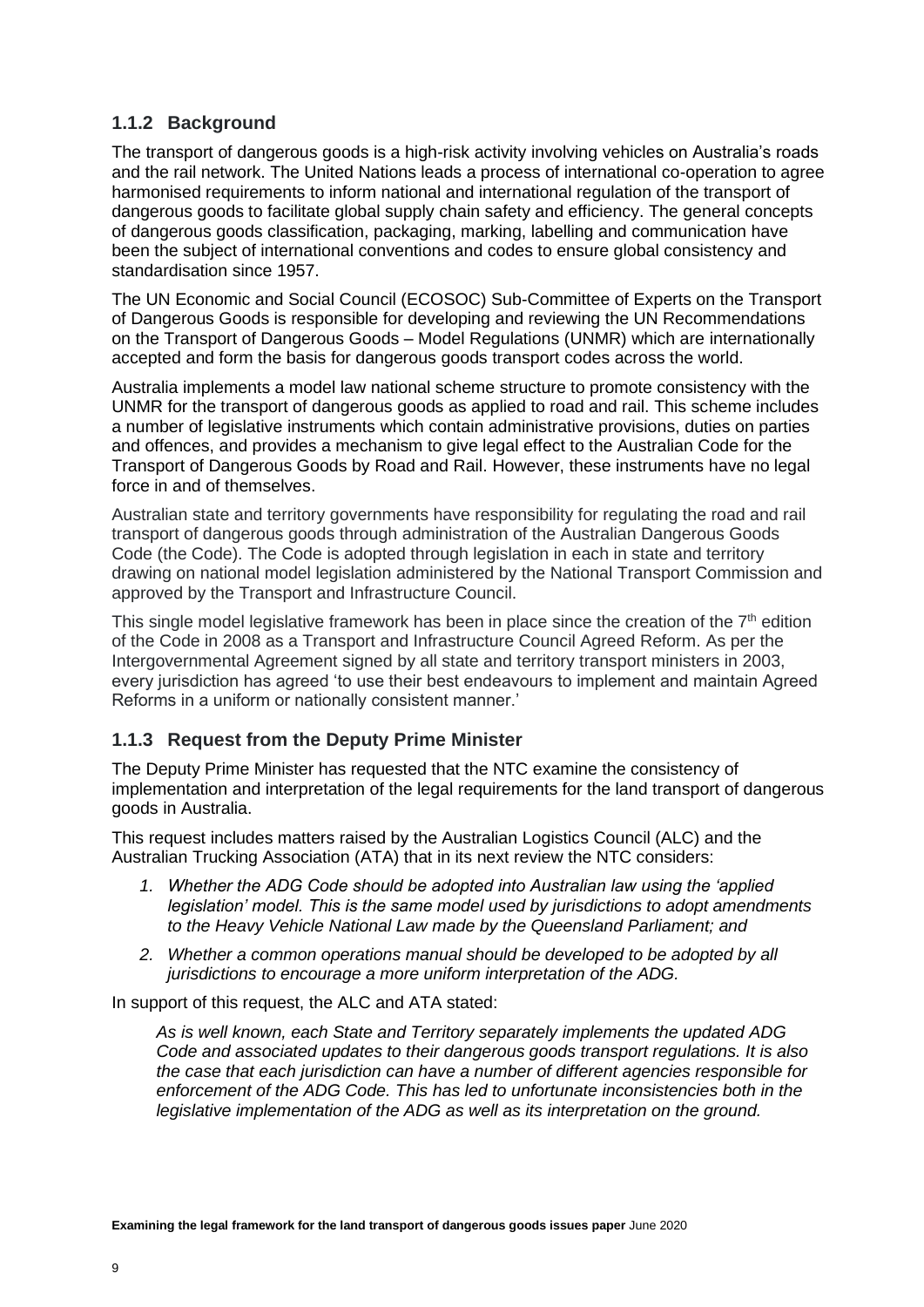## **1.1.4 Previous reviews**

Following the development of the  $7<sup>th</sup>$  edition of the Code, the NTC performed an implementation and regulatory outcomes review<sup>4</sup>. Specifically, the review examined the consistency with which the Code and accompanying model legislation had been implemented by state and territory governments.

The review found a lack of uniformity in the timing of the enactment of legislation across state and territories to implement the  $7<sup>th</sup>$  edition of the Code was a significant issue for many businesses. Further, jurisdictional variations in adopting model law wording and references can create uncertainty for industry and can increase compliance costs. Operational issues were also raised by industry because of inconsistent enforcement, administration and differing interpretations of obligations and requirements.

Staggered implementation is still evident today. Implementation monitoring conducted by the NTC shows that legislative and regulatory amendments are not implemented consistently across the country.

This paper draws heavily on the following reviews and research reports:

- Productivity Commission Research Report: *Chemicals and Plastics Regulation*, 2008
- **Productivity Commission, Supplement to Research Report: Chemicals and Plastics** Regulation: *Lessons for National Approaches to Regulation*, 2009
- National Transport Commission, *Australian Code for the Transport of Dangerous Goods by Road and Rail 7th edition reform package – Implementation and Regulatory Outcomes Review*, 2011
- National Transport Commission, *Strategic Framework Review of the Regulation of Land Transport of Dangerous Goods: final recommendations*, 2013.

In preparing this paper, the premises and recommendations in the above reviews and research reports were re-examined. This was to verify their continued validity and to assess if the recommendations had been implemented and, if they had achieved their intended outcome. The Productivity Commission's supplement *Lessons for National Approaches to Regulation* forms the basis of the discussion on available regulatory frameworks in section 6 of this paper.

## **1.2 Scope of the paper**

The scope of this paper is to:

- review the legal framework that gives legal effect to the Code  $-$  that is, the legal mechanism(s) used in Australian states and territories that 'call up' the Code into legislation and therefore give it legal force
- **•** provide an overview of where the Australian requirements sit within the United Nations framework
- **•** explore other available frameworks, including those adopted in other countries
- explore options to achieve consistent interpretation of the Code.

This paper does not include a review of the Code itself. The Code is a document, that although agreed to by the Transport and Infrastructure Council, has no legal force until it is

<sup>4</sup> National Transport Commission 2011, *Australian Code for the Transport of Dangerous Goods by Road and Rail 7th Edition Reform Package – Implementation and Regulatory Outcomes Review,* NTC, Melbourne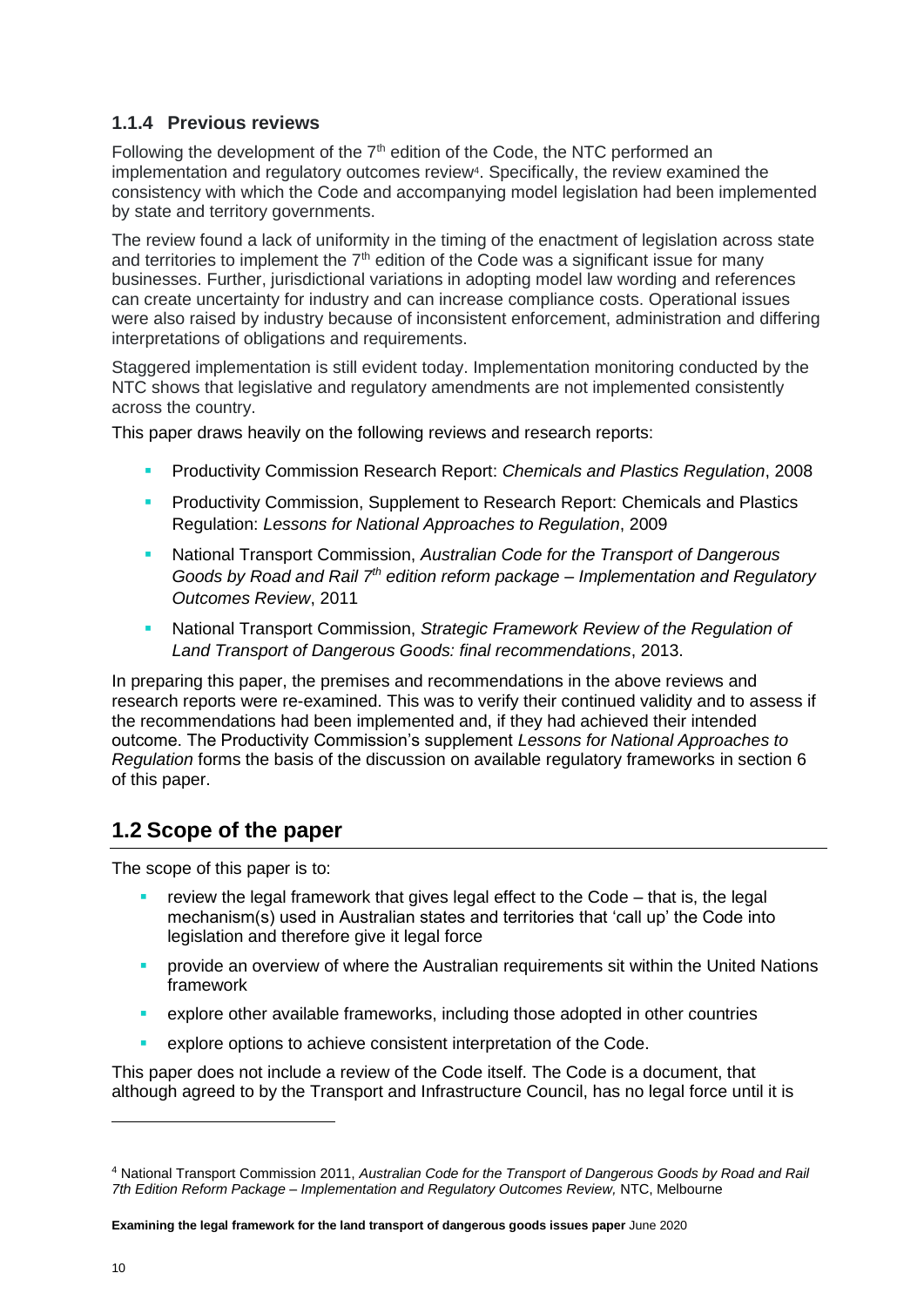adopted into law in a jurisdiction. The legal framework, therefore, consists only of the *Model Act on the Transport of Dangerous Goods by Road or Rail* (Model Law) and the *Model Subordinate Instrument on the Transport of Dangerous Goods by Road or Rail* (MSI).

Figure 1 shows what is in scope and what is out of scope in this paper.







Out of scope

In 2019, the Transport and Infrastructure Council approved the progression of the NTC's review of the legal framework that underpins the Code and methods by which consistent national interpretation of the Code can be encouraged.

This paper explores how the transport of dangerous goods by road and rail is currently regulated in Australia and overseas, and what potential improvements could be made.

# **1.3 Problem statement**

The legal framework that facilitates the implementation of, and gives legal effect to, the Australian Code for the transport of dangerous goods by road and rail (the Code) across each state and territory is not promoting uniformity for the transport of dangerous goods regulations across Australia.

Improvements may be required to realise the full safety and productivity benefits in harmony with the UN Recommendations on the Transport of Dangerous Goods. Further work is required to ensure that the regulation of the transport of dangerous goods by road and rail in Australia is consistent with international practices where possible.

Inconsistent timing of the implementation of legislative amendments by jurisdictions can lead to a gap in the uptake of productivity and efficiency improvements contained in updated Code requirements. It can also impose significant cost on businesses transporting dangerous goods, particularly those conducting cross-border operations.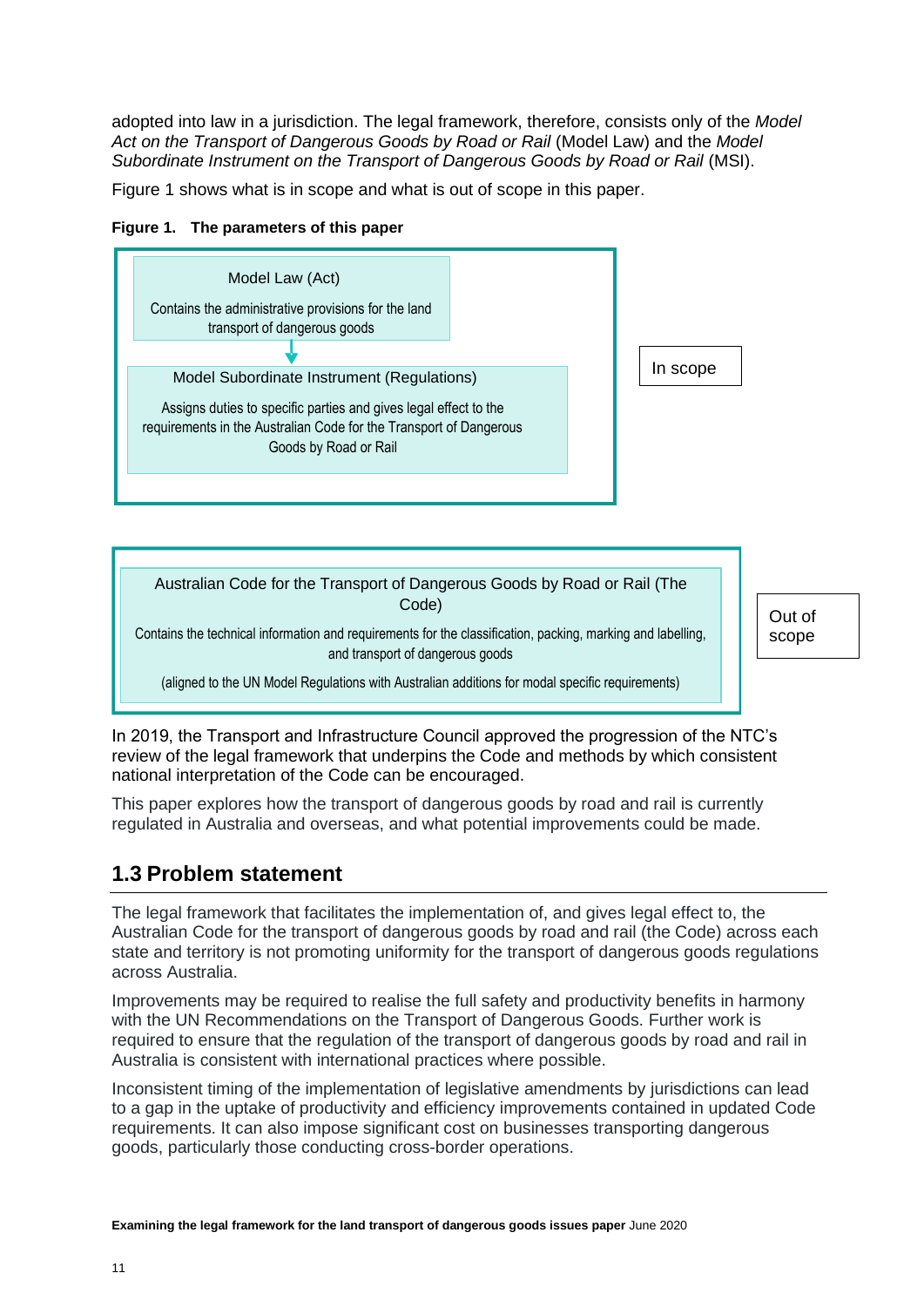Competing priorities of state and territory government agencies, governments and parliaments may be contributing to the inconsistent implementation of national reforms agreed to by the Transport and Infrastructure Council.

The NTC's 2019 National Transport Reform Implementation Monitoring Report to TISOC, shows that some jurisdictions have not yet implemented the 2016 or 2018 transport of dangerous goods amendment packages. This can result in difficulties in compliance and enforcement activities in those jurisdictions that have not yet been able to implement agreed reforms. This scenario can be challenging for entities that operate in multiple jurisdictions to take advantage of reforms and can add significantly to the complexity of their operations.

Inconsistency of interpretation and enforcement of the Code is a particular concern for industry. A key factor appears to be the absence of a common understanding across the national compliance and enforcement community, as well as industry duty holders of 'what compliance looks like' for the various technical requirements in the Code.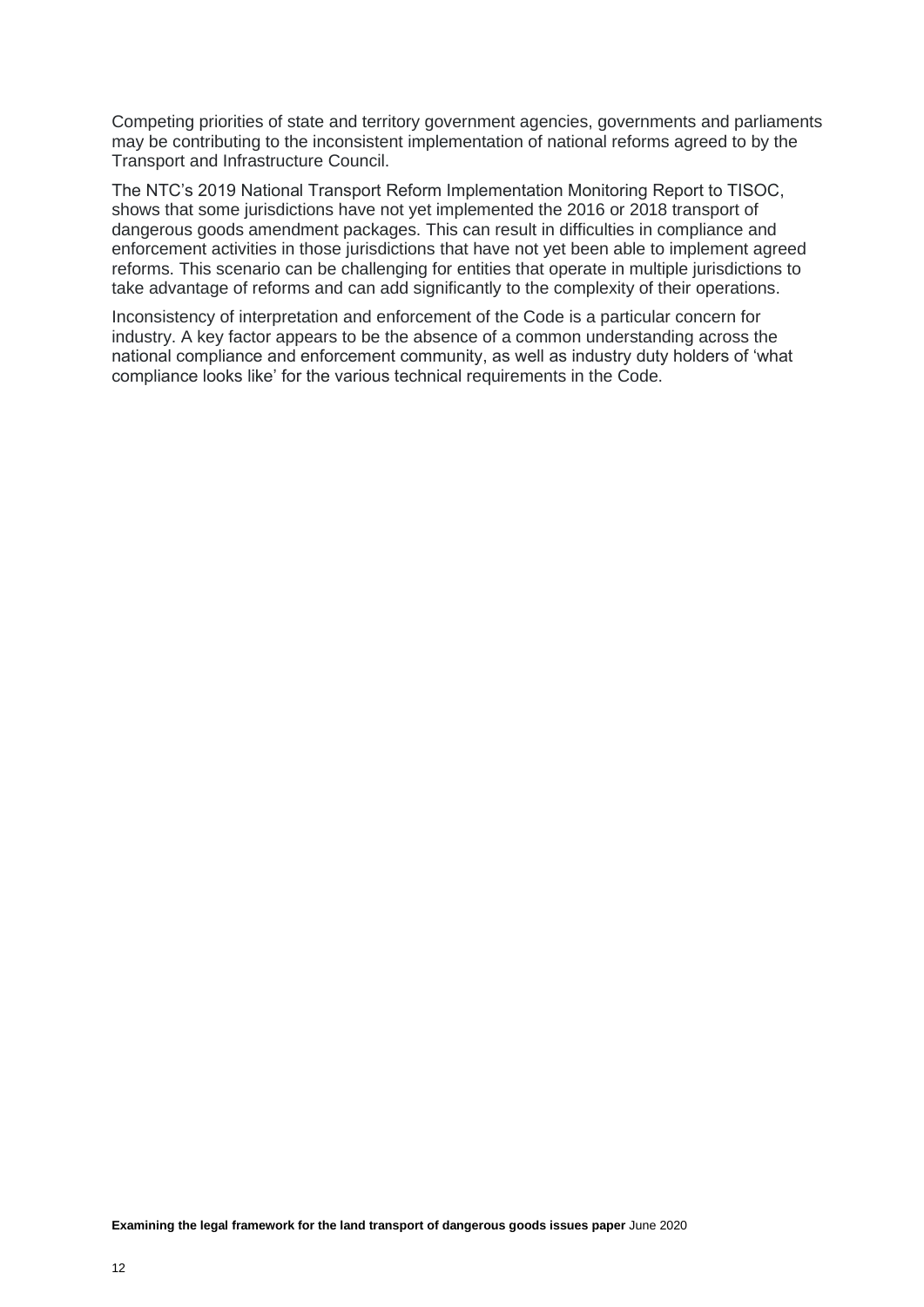# 2 International and intergovernmental agreements

#### **Key points**

- The Code is based on the UNMR, which applies to all modes of transport.
- The Transport and Infrastructure Council voting protocols require consensus for all model and national laws.
- Competing legislative and resource priorities within individual jurisdictions may play a role in inconsistent implementation of model reforms.
- Industry suggests that uniform interpretation of the Code across Australia could be further encouraged.
- The dangerous goods administering agencies can differ from transport agencies in some jurisdictions, which may also contribute to the inconsistent implementation of model reforms.

## **2.1 International conventions**

Since 1957, the general concepts of dangerous goods classification, packaging and communication have been the subject of international conventions and codes to ensure global consistency and standardisation. The United Nations (UN) Economic and Social Council (ECOSOC) Sub-Committee of Experts on the Transport of Dangerous Goods is responsible for developing and reviewing the UNMR.

The Sub-Committee of Experts on the Transport of Dangerous Goods consists of 28 member states (including Australia), nine non-member states, five UN specialised agencies, three intergovernmental organisations, 21 non-governmental organisations that hold consultative status with ECOSOC and 28 non-governmental organisations that hold consultative status with the sub-committee.

The UNMR contain globally applicable recommendations, including recommendations regarding classification, packaging, marking and labelling, and communication requirements for transporting dangerous goods. The UNMR do not include requirements or recommendations to address risks that are specific to any particular mode of transport. At the modal level, the UNMR serve as the basis for international or regional mode-specific requirements. The framework for the development and interrelationship of these mode-specific requirements is detailed in section 4.1 of this paper.

## **2.2 Intergovernmental Agreement**

Since the early 1990s, the NTC and its predecessor the National Road Transport Commission has been responsible for developing, reviewing and maintaining dangerous goods land transport policy, including the Model Law, MSI and the Code.

The NTC leads national land transport reform in support of Australian governments to improve safety, productivity, environmental outcomes and regulatory efficiency. The functions of the NTC are supported by an Intergovernmental Agreement (IGA) signed by all state and territory transport ministers in 2003.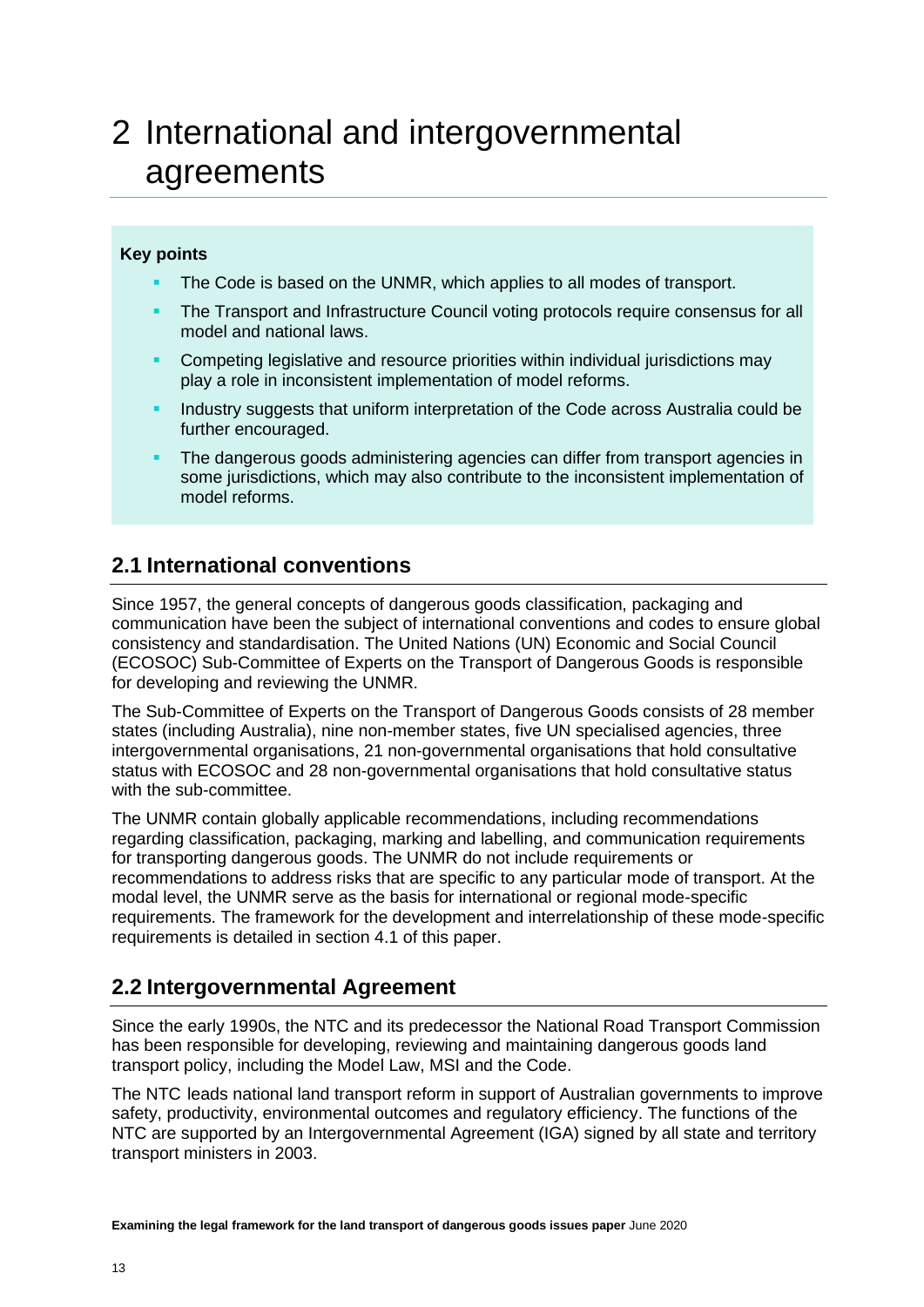The IGA identifies the NTC's role to:

*Develop uniform or nationally consistent regulatory and operational arrangements for road, rail and intermodal transport including recommending to the [Transport and Infrastructure] Council proposed reforms and amendments to agreed reforms.*

#### **2.2.1 Voting arrangements for reform proposals under the Intergovernmental Agreement**

The current voting arrangements for the Transport and Infrastructure Council in relation to proposed recommendations for its consideration are established by the Council of Australian Governments (COAG) and require Transport and Infrastructure Council decisions to be made on the basis of consensus. Voting is generally required to be undertaken in-session at a council meeting. In circumstances where a minister does not register a vote, the minister is taken to have supported the recommendation.

However, in some cases, the unanimous voting protocol can mean that nationally consistent proposals may not progress, or are delayed, if consensus is unable to be reached.

#### **2.2.2 Achieving national consistency of implementation of agreed reforms**

Competing priorities of state and territory government agencies, governments and parliaments may be contributing to inconsistent implementation of national reforms agreed to by the Transport and Infrastructure Council. The NTC's 2019 *National Transport Reform Implementation Monitoring Report* to TISOC, shows that some jurisdictions have not yet implemented the 2016 or 2018 transport of dangerous goods amendment packages.<sup>5</sup> One jurisdiction has not implemented any of the amendment packages since 2008. For those jurisdictions that have implemented all of the amendment packages, there was no consistency on the dates of implementation.

This scenario makes it not only difficult for entities that operate in multiple jurisdictions to take advantage of reforms but adds to the complexity of their operations. It can also lead to difficulties in compliance and enforcement activities in those jurisdictions that have not yet been able to implement agreed reforms.

#### **2.2.2.1 Interpretation and enforcement**

A particular matter that has been raised by the ALC and ATA is the potential to improve the inconsistency of interpretation and enforcement by jurisdictions. There may be many contributors to this inconsistency, but the two key factors appear to be:

- the lack of training for compliance and enforcement officers
- the lack of a common understanding on the part of compliance and enforcement officers as well as duty holders (industry) of 'what compliance looks like' for the various technical requirements in the Code.

The MSI includes a requirement to ensure those involved in transporting dangerous goods are appropriately trained and competent, relevant to the tasks they perform. However, other than for a driver of a vehicle transporting dangerous goods in containers with a capacity of 500 L/kg or more, there is no specific or approved training required.

This lack of detail and specificity around training content has resulted in limited availability of quality public training courses.

<sup>5</sup> An amendment packages is a compilation of the changes to the model laws and the Code requirements.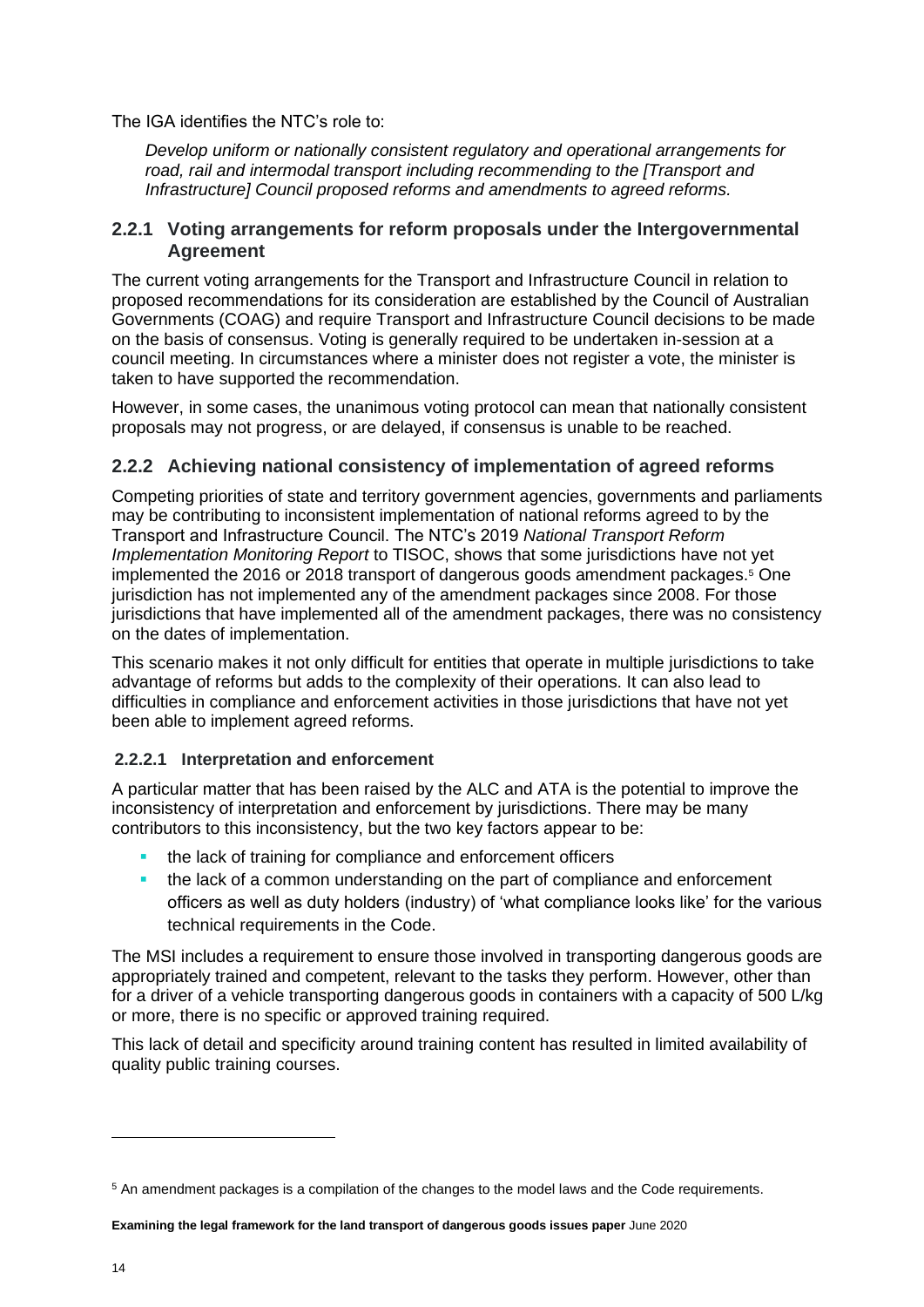In 2006, the NTC indicated in the *Australian Dangerous Goods Code 7th Edition Legislative Package: Summary Response to Public Submissions<sup>6</sup>* that, in the interest of developing and obtaining approval for the significant structural, content and enforcement changes that were eventually implemented, policy issues such as the lack of a national training package for dangerous goods transport regulatory requirements were not considered. At the time, the NTC believed that training policy was outside the scope of the 7th edition Legislative Package exercise but indicated that it might be addressed in future work programs.

In the 2006 summary the NTC commented:

*This is primarily a revision exercise. The intention is not to make major changes to underlying policy on the transport of dangerous goods but to update the Code and the supporting regulatory framework.* 

#### **2.2.2.2 Competent Authority Panel Rules**

The NTC is responsible for development and maintenance of the Competent Authority Panel Rules (CAP Rules). The CAP Rules establish the Competent Authorities Panel (CAP) and set out how CAP is to operate. Under the CAP Rules, the Competent Authority<sup>7</sup> of each jurisdiction is a member of CAP and is entitled to appoint a representative to participate and vote on its behalf in relation to CAP decisions.

CAP has a number of functions including:

*e) to facilitate the establishment of common training and licensing systems across participating jurisdictions*

There is no evidence of CAP having developed a set of common competencies or training requirements for those involved in transporting dangerous goods.

There is also limited guidance material available for regulators or industry on how to apply, or comply with, the technical requirements of the Code.

The Victorian Competent Authority (WorkSafe Victoria), through its Dangerous Goods Stakeholder Reference Group, has recently acknowledged the gap in knowledge and training in all aspects of the chemical industry, including transport, and is currently seeking suggestions from stakeholders on how to best address this.

#### **2.2.3 Governance and agreement process**

Regulatory reforms and amendments proposed by the NTC are progressed for Transport and Infrastructure Council approval once endorsed by TISOC. This includes proposed reforms and amendments to the Model Law and MSI for the transport of dangerous goods.

It is important to note that, in most jurisdictions, the agencies responsible for regulating the transport of dangerous goods by road or rail do not sit within the transport ministerial portfolios. In most jurisdictions, the relevant laws are administered by workplace safety authorities. This disconnect of administering agencies from transport ministers can contribute to delays and to the inconsistent adoption or implementation of amendments to model laws agreed by the council.

<sup>6</sup> National Transport Commission 2006, *Australian Dangerous Goods Code 7th Edition Legislative Package: summary response to public submissions,* NTC, Melbourne

 $7$  A Competent Authority is the agency or body responsible for administering the applicable laws in each state or territory.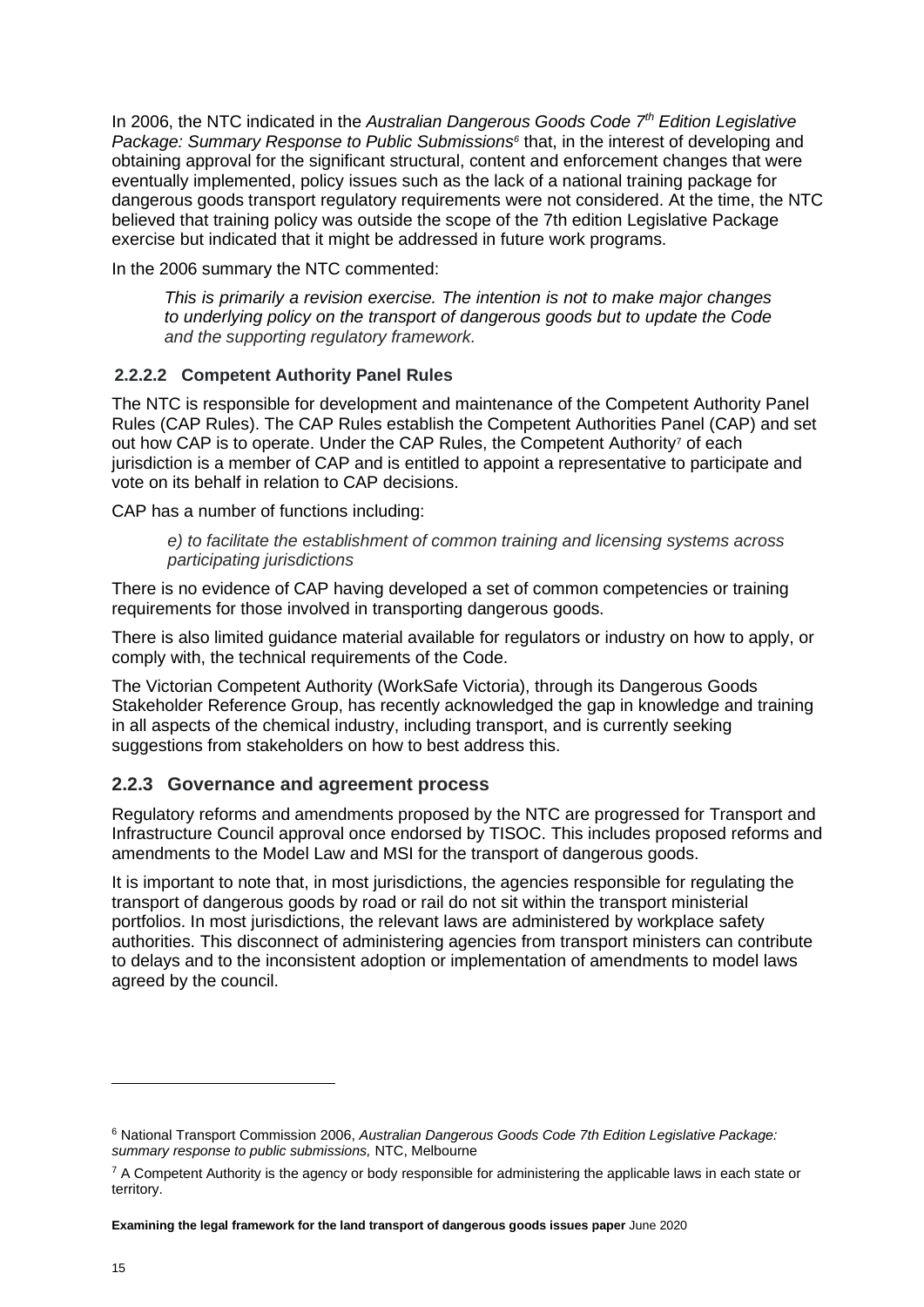This disconnect can also result in administering agencies not being fully aware of the jurisdiction's commitment to maintaining agreed reforms in accordance with the Intergovernmental Agreement.

In 2008, COAG acknowledged that chemicals policy does not fall under any one ministerial council and agreed to establish a Standing Committee on Chemicals (SCOC) compromising representatives of all ministerial councils with responsibility for the regulation of chemicals. SCOC was established in 2009. SCOC was established to provide a forum to address issues in chemicals and plastics regulation that crossed more than one portfolio and to make recommendations to the appropriate Ministerial Council. The 2009 COAG Memorandum of Understanding for Chemicals and Plastics Regulatory Reform provides that, among other matters, the standing committee's role was to:

- *provide an ongoing forum for assessing the consistency of chemicals-specific policy settings across the relevant policy areas, including: public health; workplace health and safety; transport safety; environment protection; and national security*
- *support the coordinated development of regulatory proposals that have cross-portfolio implications, including the conduct of regulatory impact assessments.*

In its 2008 research report on Chemicals and Plastics Regulation, the Productivity Commission recognised the need for significant cross-portfolio coordination in developing dangerous goods transport regulation and expressed that this was a task that would be facilitated by the creation of SCOC. Proposed reforms to the transport of dangerous goods in Australia are not currently considered by SCOC.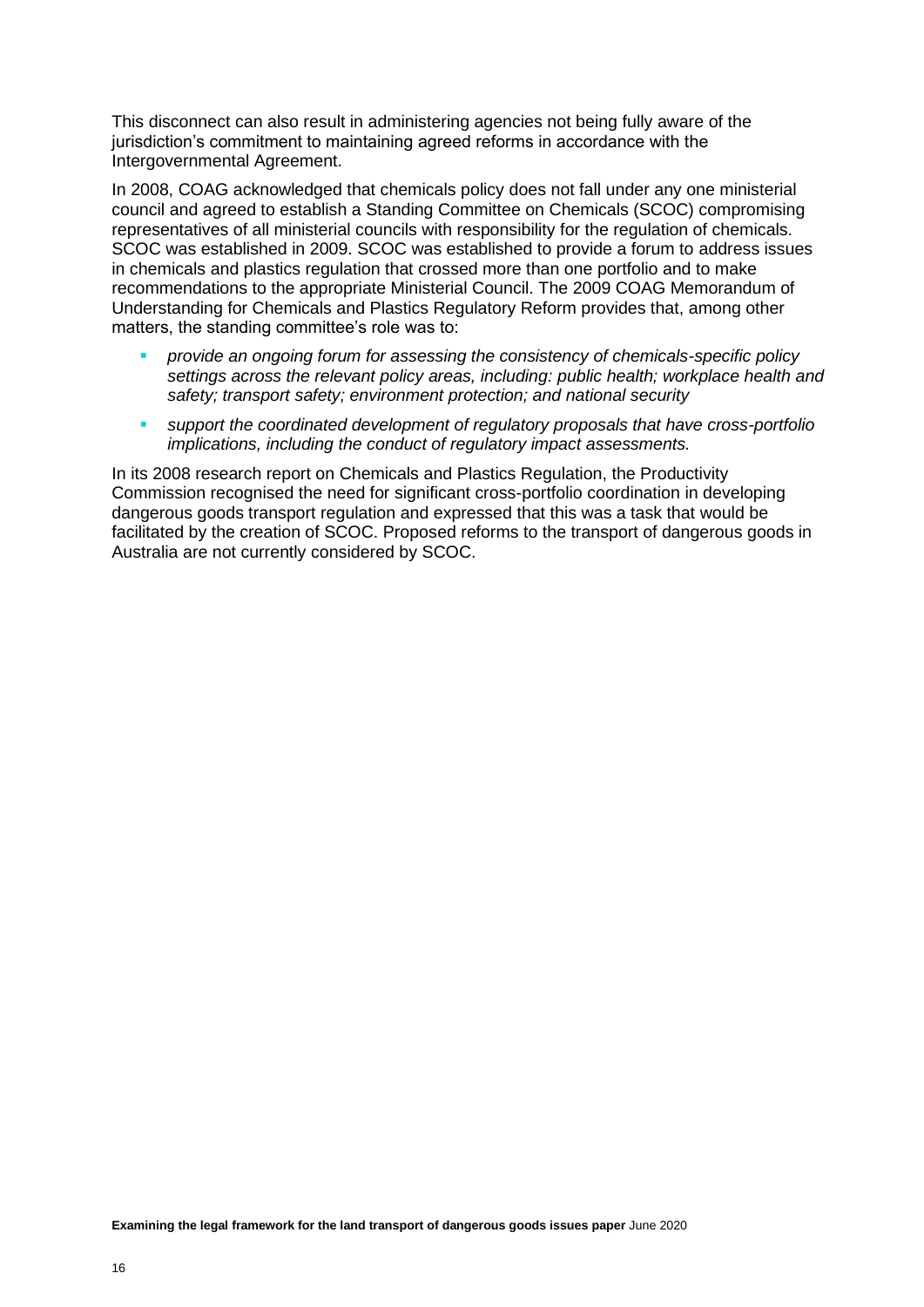### **Key points**

- Australia is a full member state of both the UN Sub-Committee of Experts on the Transport of Dangerous Goods and the UN Sub-Committee of Experts on the Globally Harmonised System for the Classification and Communication of Hazardous Chemicals.
- The UN Recommendations for the transport of dangerous goods contain the common framework and core provisions for the safe transport of dangerous goods but cannot be used on their own because they do not address mode-specific risks.
- The UNMR are the basis for the mode-specific instruments that regulate transport of dangerous goods by air, sea, road, rail and inland waterways.

# **3.1 United Nations Model Regulations**

The United Nations created the UN Committee of Experts on the Transport of Dangerous Goods (TDG) in 1953 as a subsidiary body of the Economic and Social Council. The committee's mandate was expanded in 1999 to include the Globally Harmonised System for the Classification and Communication of Hazardous Chemicals (GHS). At that time, it became known as the Committee of Experts on the Transport of Dangerous Goods and on the Globally Harmonised System for the Classification and Communication of Hazardous Chemicals. The committee now has two subsidiary committees, one for matters relating to TDG and one for matters relating to the GHS.

Australia is a full member state of both the UN Sub-Committee of Experts on the Transport of Dangerous Goods (TDG Sub-Committee) and the UN Sub-Committee of Experts on the GHS (GHS Sub-Committee).

The TDG Sub-Committee is responsible for developing and maintaining the UN Recommendations. The UN Recommendations contain the common framework and core provisions for the safe transport of dangerous goods but cannot be used on their own because they do not address mode-specific risks. The UN Recommendations provide a general basis for the safe transport of dangerous goods that is modified and complemented by specific requirements of a country or region and by mode of transport. Australia is represented on the TDG Sub-Committee by the Commonwealth Department of Infrastructure, Transport, Regional Development and Communications.

In the 'About the recommendations' section on its website, the United Nations Economic Commission for Europe (UNECE) states:

The Model Regulations aim at presenting a basic scheme of provisions that will *allow uniform development of national and international regulations governing the various modes of transport; ….It is expected that governments, intergovernmental organizations and other international organizations, when revising or developing regulations for which they are responsible, will conform to the principles laid down in these Model Regulations, thus contributing to worldwide harmonization in this field...*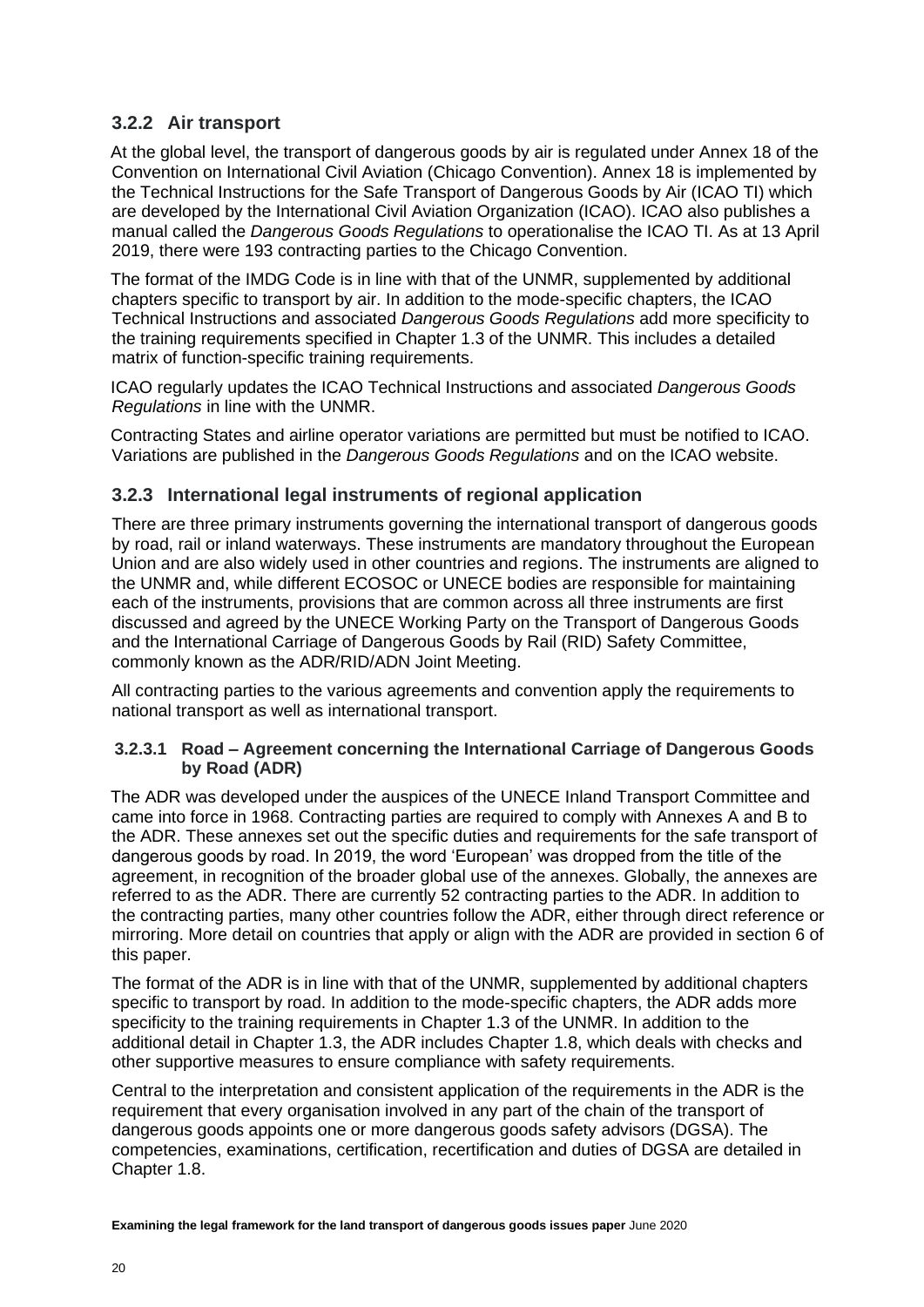The ADR establishes both the duties of the various parties and the technical requirements. However, it does not contain enforcement provisions.

Variations by contracting states are permitted but must be notified to the UNECE. State variations are published on the UNECE website. Mutual recognition is in place for crossborder transport.

The UNECE Inland Transport Committee Working Party on the Transport of Dangerous Goods (WP.15) regularly updates the ADR in line with the UNMR.

#### **3.2.3.2 Rail – Regulations concerning the International Transport of Dangerous Goods (RID)**

The RID is annexed to the Convention for the international transport by rail (COTIF) and as such, it is mandatory for all contracting parties. The Intergovernmental Organisation for the International Carriage by Rail (OTIF) RID Safety Committee is responsible for updating the RID regulations in line with the UNMR. The RID regulations are closely aligned to the ADR as a result of the ADR/RID/AND Joint Meeting.

#### **3.2.3.3 Inland waterways – European Agreement concerning the International Carriage of Dangerous Goods by Inland Waterways (ADN)**

The ADN provisions are applicable to inland waterways within Europe. The regulations are annexed to the agreement in the same manner as the ADR. They are based on the UNMR, ADR and RID, with additional regulations specific to inland waterways transport.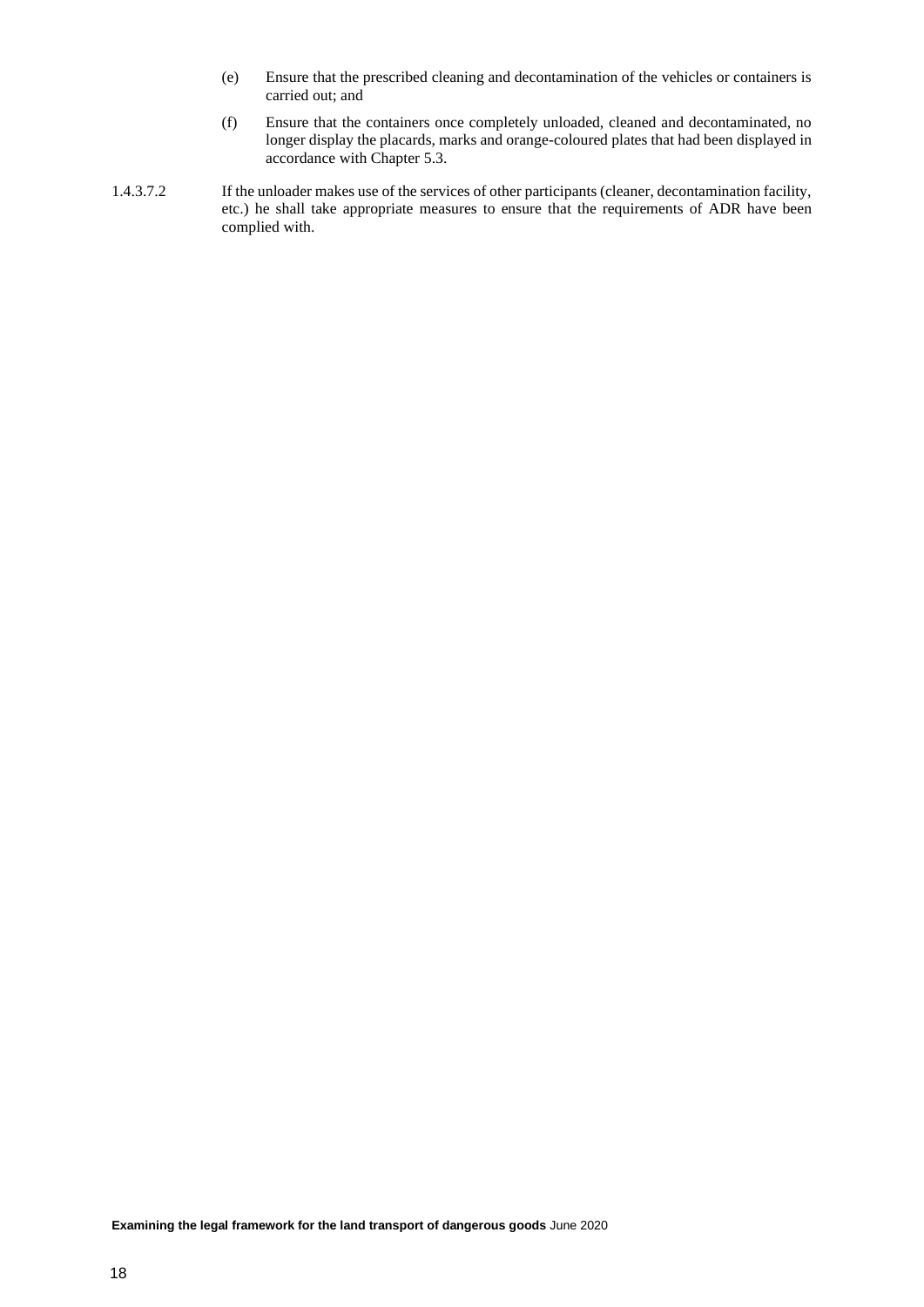# **Appendix B** Additional resources

ACCORD Australasia 2010, Submission to NTC: ADG7 Implementation Issues.

Council of Australian Governments (COAG) 2007, *Best practice regulation: a guide for ministerial councils and national standard setting bodies*, COAG, Canberra.

Council of Australian Governments (COAG) 2009, *Memorandum of understanding for chemicals and plastics regulatory reform,* [https://www.coag.gov.au/sites/default/files/agreements/mou\\_framework\\_chemicals\\_plastics\\_](https://www.coag.gov.au/sites/default/files/agreements/mou_framework_chemicals_plastics_regulatory_signature.pdf) [regulatory\\_signature.pdf](https://www.coag.gov.au/sites/default/files/agreements/mou_framework_chemicals_plastics_regulatory_signature.pdf) [Accessed 18 May 2020]

Department for Transport, Maritime and Coastguard Agency (UK) 2016, *Merchant Shipping (Ambulatory Reference) (Load Line) Regulations 2017* [https://assets.publishing.service.gov.uk/government/uploads/system/uploads/attachment\\_da](https://assets.publishing.service.gov.uk/government/uploads/system/uploads/attachment_data/file/620980/Annex_A_-_Impact_Assessment_Load_Line.pdf) [ta/file/620980/Annex\\_A\\_-\\_Impact\\_Assessment\\_Load\\_Line.pdf](https://assets.publishing.service.gov.uk/government/uploads/system/uploads/attachment_data/file/620980/Annex_A_-_Impact_Assessment_Load_Line.pdf) [Accessed 18 May 2020]

National Transport Commission 2006, *Australian Dangerous Goods Code 7th Edition Legislative Package: summary response to public submissions,* NTC, Melbourne.

National Transport Commission 2011, *Australian Code for the Transport of Dangerous Goods by Road and Rail 7th Edition Reform Package – Implementation and Regulatory Outcomes Review,* NTC, Melbourne.

National Transport Commission 2013, *Strategic Framework Review of the Regulation of Land Transport of Dangerous Goods: final recommendations,* NTC, Melbourne.

National Transport Commission 2019, Consultation regulation impact statement, *In-service safety for automated vehicles, July 2019*, NTC, Melbourne.

Productivity Commission 2008, *Research Report: Chemicals and Plastics Regulation*, Australian Government, Canberra.

Productivity Commission 2009, *Supplement to Research Report:* Chemicals and Plastics Regulation: *Lessons for National Approaches to Regulation*, Australian Government, Canberra.

Tate, P. 2005, *Cooperative Federalism: Referrals of State Powers to the Commonwealth and Their Consequences,* Paper delivered at a Constitutional Law Conference in Sydney, 18 February

Transport and Infrastructure Senior Officials' Committee (TISOC) 2012, *2012 Review of the National Transport Commission and other Relevant Bodies*, TISOC, Canberra.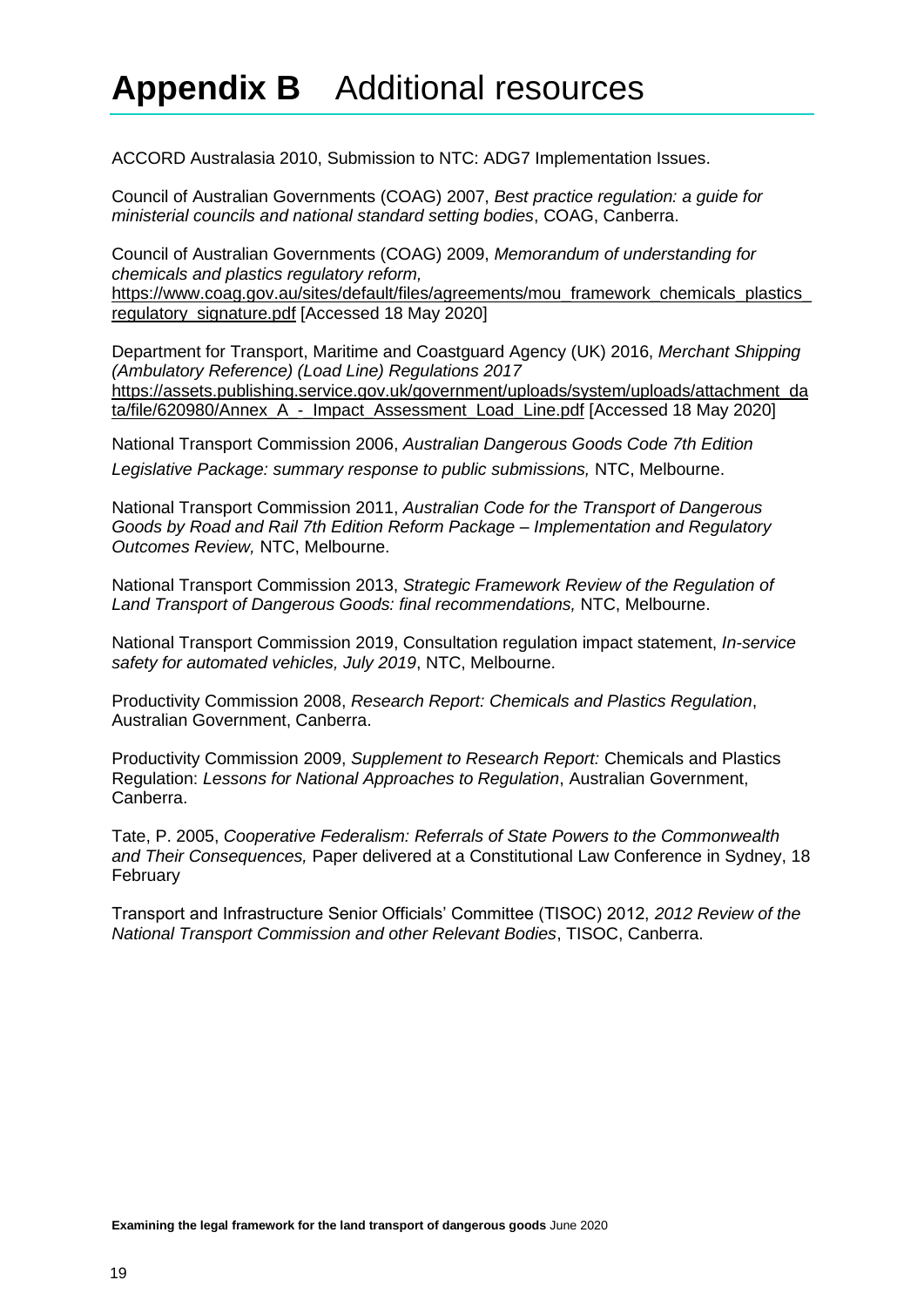# **Glossary**

| <b>Term</b>    | <b>Definition</b>                                                                                    |  |
|----------------|------------------------------------------------------------------------------------------------------|--|
| ADG            | <b>Australian Dangerous Goods</b>                                                                    |  |
| <b>ADN</b>     | European Agreement concerning the International Carriage of Dangerous<br>Goods by Inland Waterways   |  |
| <b>ADR</b>     | Agreement concerning the International Carriage of Dangerous Goods by<br>Road                        |  |
| <b>ALC</b>     | <b>Austalian Logistics Council</b>                                                                   |  |
| <b>ATA</b>     | <b>Australian Trucking Association</b>                                                               |  |
| CAP            | <b>Competent Authorities Panel</b>                                                                   |  |
| <b>COAG</b>    | <b>Council of Australian Governments</b>                                                             |  |
| <b>DGSA</b>    | Dangerous Goods Safety Advisor                                                                       |  |
| <b>ECOSOC</b>  | United Nations Economic and Social Council                                                           |  |
| <b>GHS</b>     | Globally Harmonised System for the Classification and Communication of<br><b>Hazardous Chemicals</b> |  |
| <b>IATA</b>    | International Air Transport Association                                                              |  |
| <b>ICAO</b>    | International Civil Aviation Organisation                                                            |  |
| <b>ICAO TI</b> | Technical Instructions for the Safe Transport of Dangerous Goods by Air                              |  |
| <b>IMDG</b>    | <b>International Maritime Dangerous Goods</b>                                                        |  |
| <b>IMO</b>     | International Maritime Organisation                                                                  |  |
| Model Law      | Model Act on the Transport of Dangerous Goods by Road or Rail                                        |  |
| <b>MSI</b>     | Model Subordinate Instrument on the Transport of Dangerous Goods by<br>Road or Rail                  |  |
| <b>NRTC</b>    | National Road Transport Commission (now NTC)                                                         |  |
| <b>NTC</b>     | <b>National Transport Commission</b>                                                                 |  |
| <b>PHMSA</b>   | Pipeline and Hazardous Materials Safety Administration                                               |  |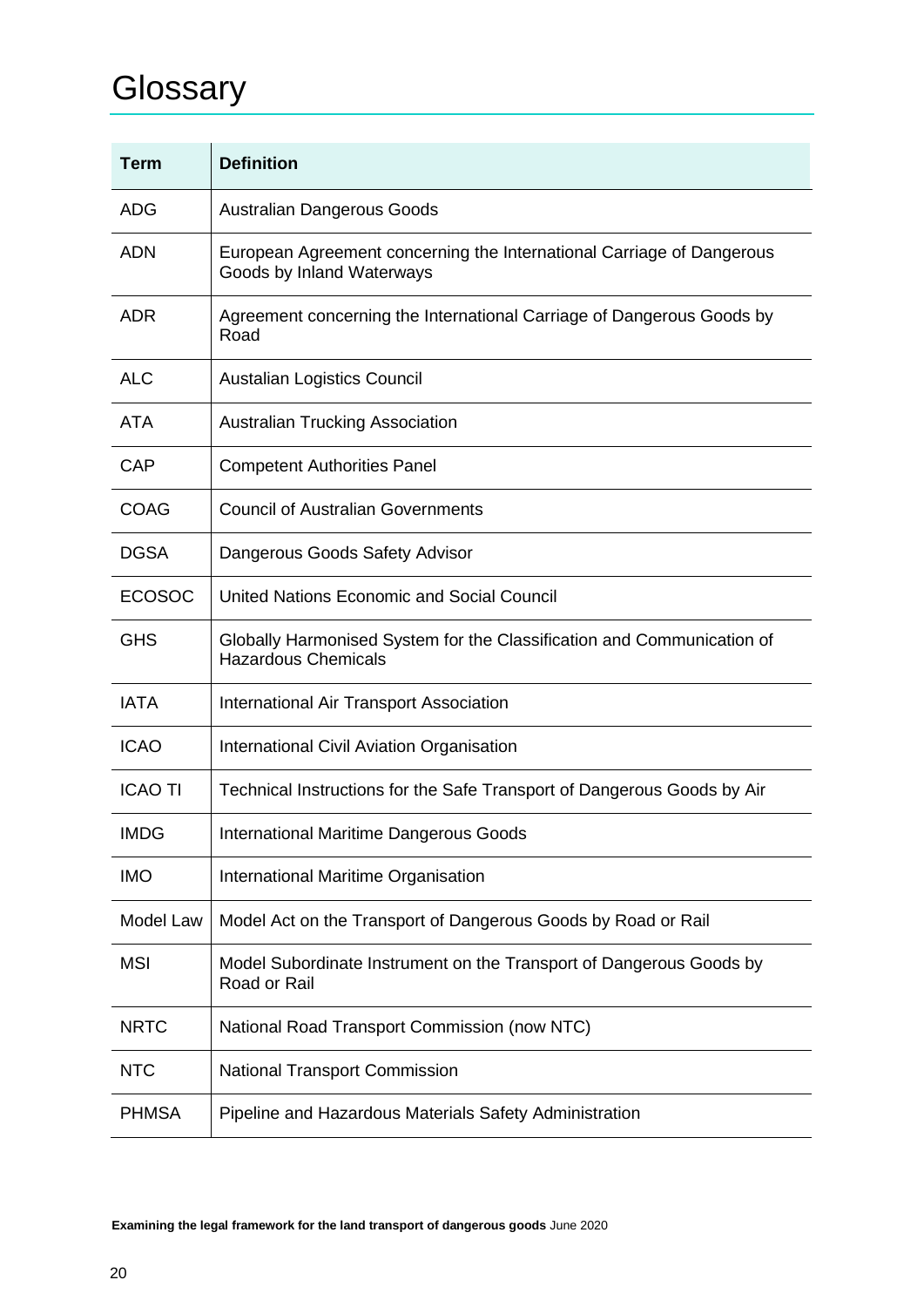| <b>RID</b>            | Regulations concerning the International Transport of Dangerous Goods                                |  |
|-----------------------|------------------------------------------------------------------------------------------------------|--|
| <b>SCOC</b>           | <b>Standing Committee on Chemicals</b>                                                               |  |
| <b>SCOTI</b>          | Standing Committee on Transport and Infrastructure (now the Transport and<br>Infrastructure Council) |  |
| <b>SOLAS</b>          | International Conventions for the Safety of Life at Sea                                              |  |
| TDG Sub-<br>Committee | UN Sub-Committee of Experts on the Transport of Dangerous Goods                                      |  |
| <b>TISOC</b>          | Transport and Infrastructure Senior Officials' Committee                                             |  |
| The Code              | Australian Code for the Transport of Dangerous Goods by Road or Rail                                 |  |
| UN                    | <b>United Nations</b>                                                                                |  |
| <b>UNECE</b>          | United Nations Economic Commission for Europe                                                        |  |
| <b>UNMR</b>           | United Nations Recommendations on the Transport of Dangerous Goods -<br><b>Model Regulations</b>     |  |